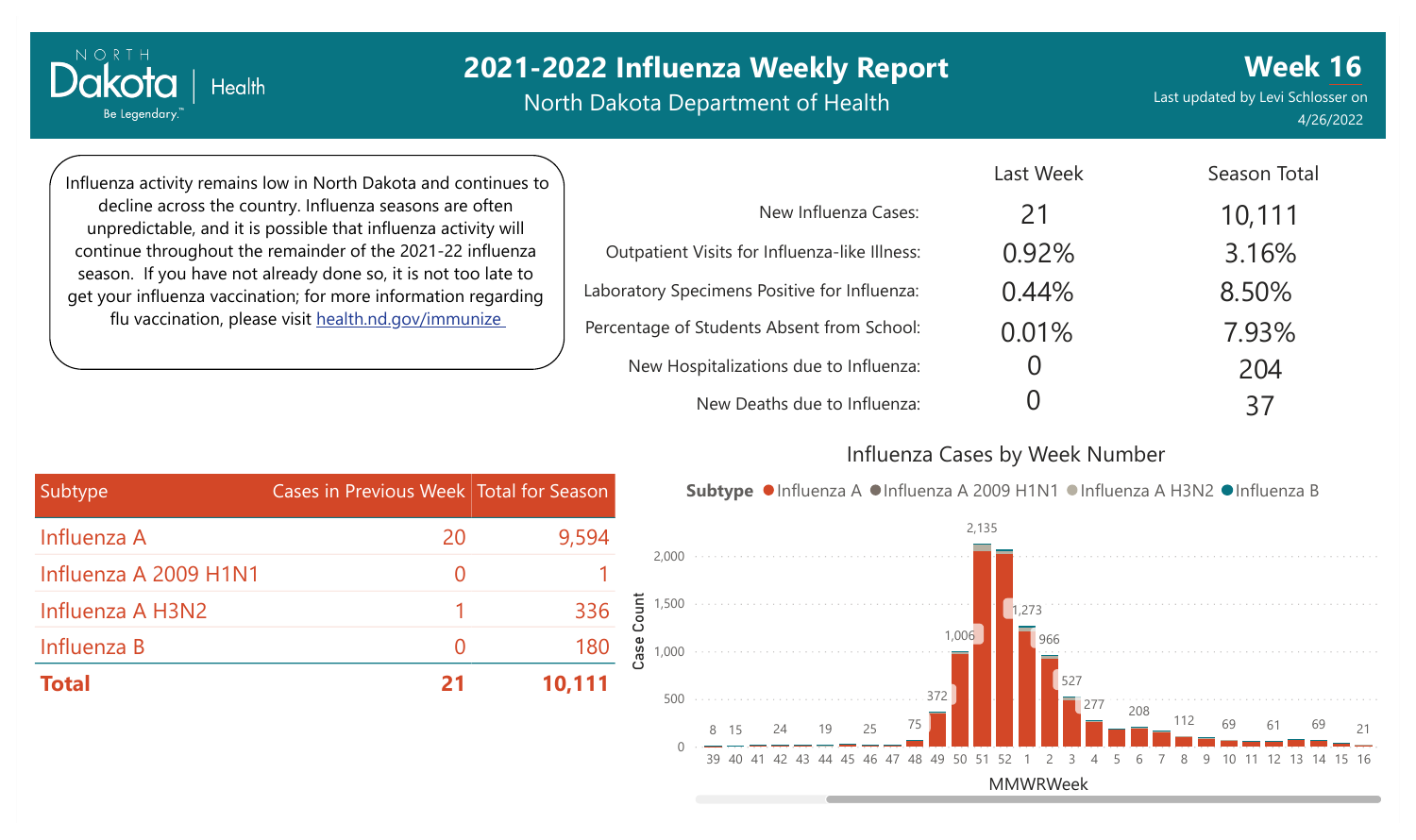

### **2021-2022 Influenza Weekly Report** North Dakota Department of Health

**Week 16** Last updated by Levi Schlosser on 4/26/2022

Laboratory-confirmed influenza is a reportable disease in North Dakota. Influenza "cases" include people that have tested positive for influenza in a healthcare setting. It does not include people with influenza who did not seek healthcare, or were diagnosed without a lab test, which is common. The true number of people in North Dakota is underrepresented, but case data allows us where influenza is circulating and in what populations. It also provides context regarding how the current season compares with previous seasons. Find more information about cases on ndflu.com

Influenza Cases by Gender

Total Influenza Cases by County

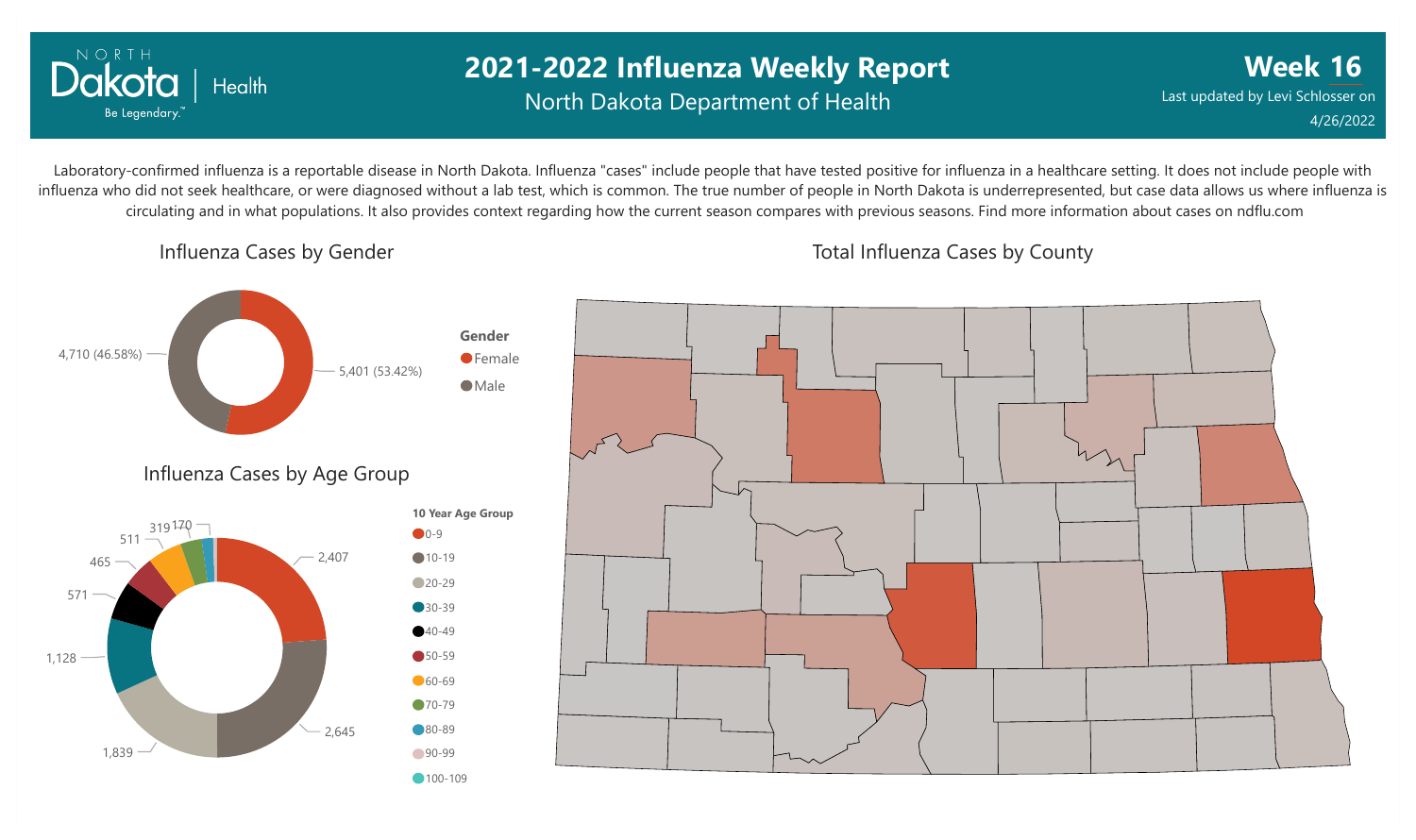

New Weekly Hospitalizations

Total Hospitalizations for Season

204

Flu Deaths

2547 Pneumonia/Flu Deaths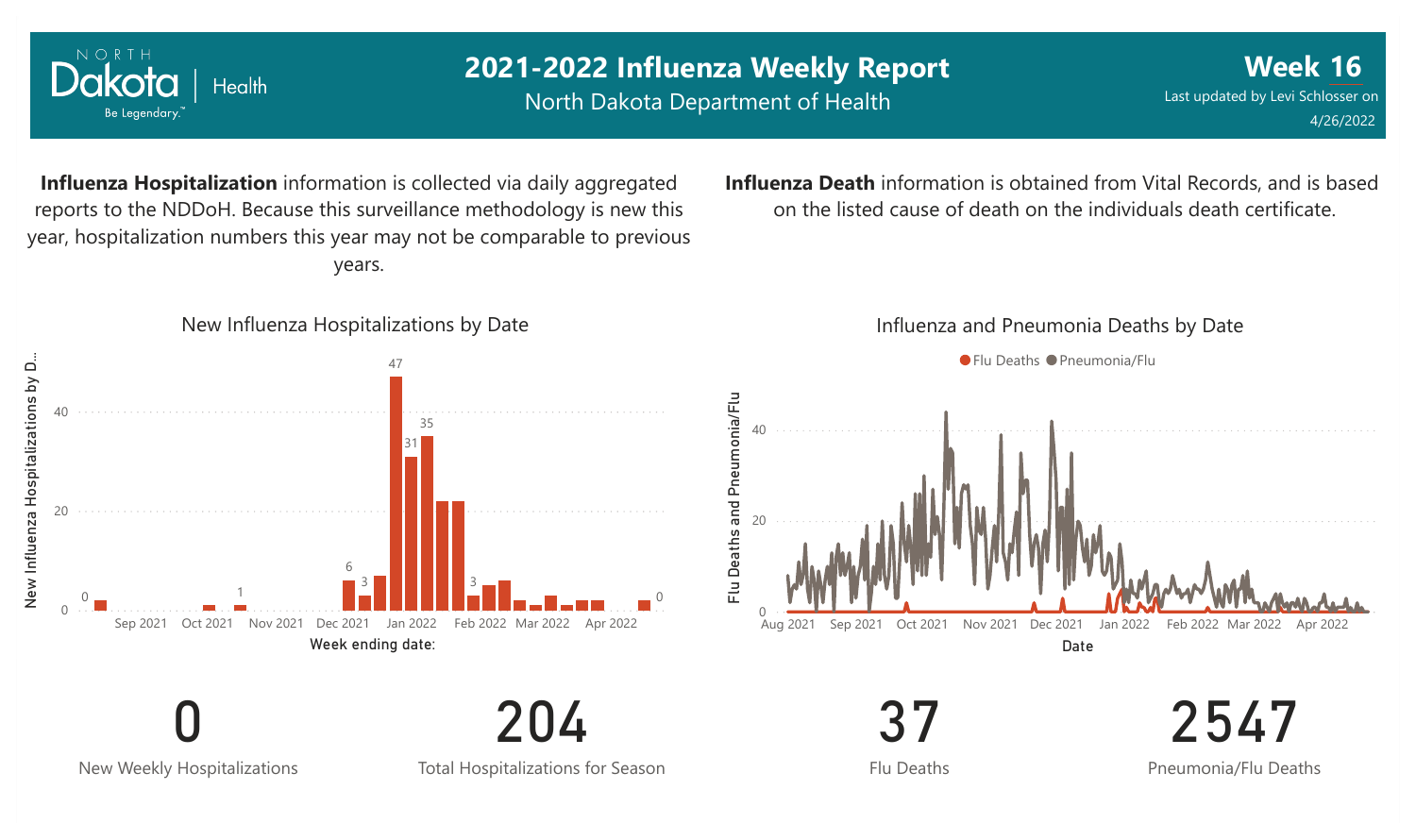

Percent ILI

### **2021-2022 Influenza Weekly Report**

North Dakota Department of Health

**Week 16** Last updated by Levi Schlosser on 4/26/2022

**Outpatient Influenza-like Illness (ILI)** The NDDoH participates in the national U.S. Outpatient Influenza-like Illness Surveillance Network (ILINet). Data from participating outpatient providers in north Dakota are pooled to create a state-wide estimate for the weekly percent of healthcare visists due to influenza-like illness (ILI). Patients presenting with a fever of 100 degrees or greater AND a cough and/or sore throat are considered to have ILI. For more information [on state and national ILINet data, see FluView](http://fluview%20interactive/) Interactive

**Sentinel Laboratory Data** The NDDoH receives influenza and RSV testing data from participating sentinel laboratories across the state. The total number of positive tests and the total number of tests conducted are reported and used to create a state-wide percent positivity statistic. For influenza, percent positivity of 10% or greater indicates 'season level' influenza activity.



| ▲                        | Week Ending Date: Total # of Patients Seen for Any Reason Percent ILI |       |
|--------------------------|-----------------------------------------------------------------------|-------|
| Saturday, March 19, 2022 | 3,446                                                                 | 1.86% |
| Saturday, March 26, 2022 | 3,447                                                                 | 2.12% |
| Saturday, April 02, 2022 | 2,966                                                                 | 1.75% |
| Saturday, April 09, 2022 | 2,854                                                                 | 2.07% |
| Saturday, April 16, 2022 | 3,490                                                                 | 1.60% |
| Saturday, April 23, 2022 | 3,039                                                                 | 0.92% |
| <b>Total</b>             | 19,242                                                                | 1.73% |



Week ending date: Total # of Specimens Tested Flu Positivity RSV Positivity

| Saturday, March 19, 2022 | 688   | 2.62%    | 1.65%    |
|--------------------------|-------|----------|----------|
| Saturday, March 26, 2022 | 608   | 5.10%    | $0.00\%$ |
| Saturday, April 02, 2022 | 547   | 3.29%    | 3.81%    |
| Saturday, April 09, 2022 | 507   | 5.33%    | 1.69%    |
| Saturday, April 16, 2022 | 469   | 3.20%    | 0.68%    |
| Saturday, April 23, 2022 | 225   | $0.44\%$ | $0.00\%$ |
| <b>Total</b>             | 3.044 | 3.61%    | 1.32%    |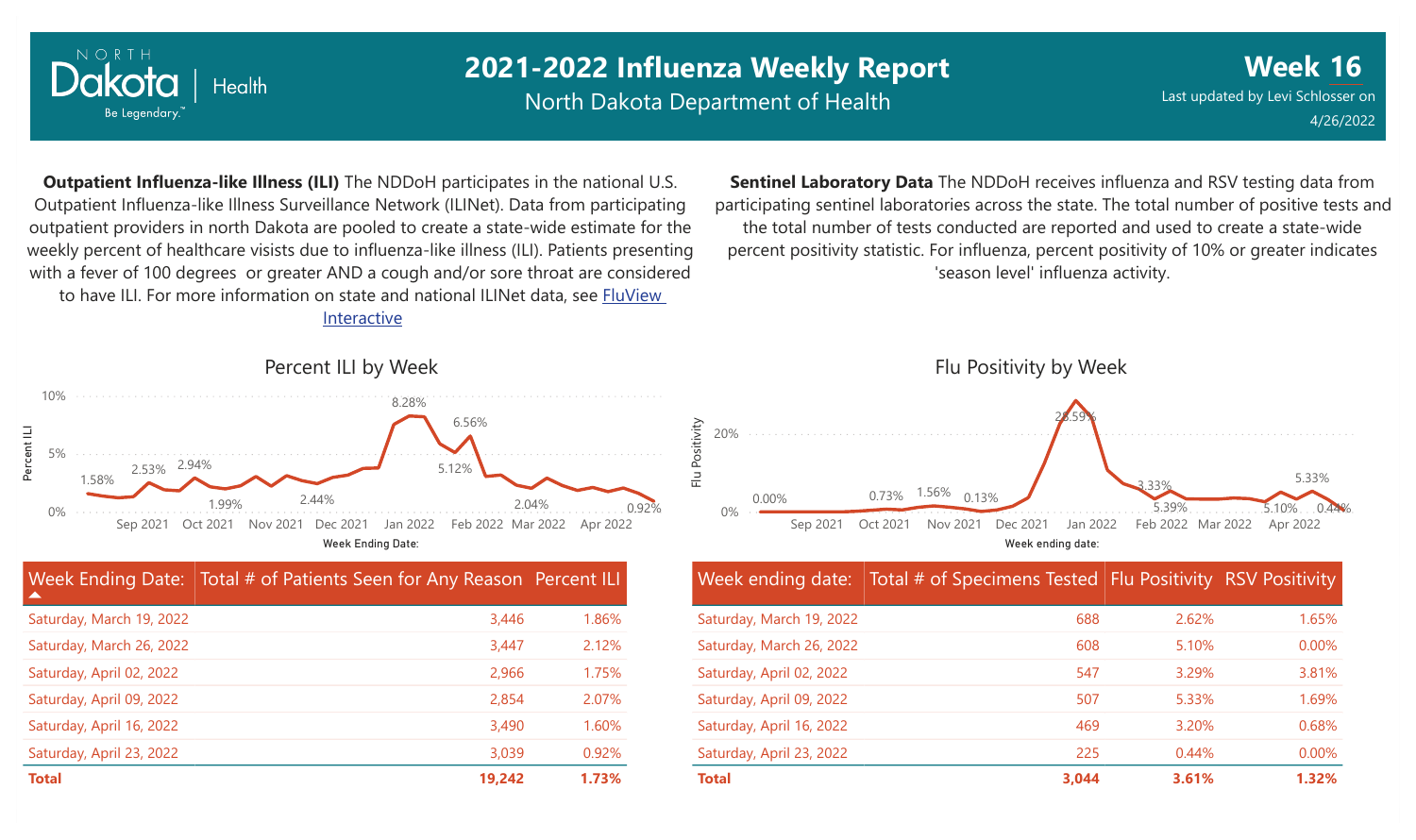

### **2021-2022 Influenza Weekly Report** North Dakota Department of Health

0.01%

0.00%

0.01%

0.01%

0.01%

Total Enrollment Percent Absent

123,352

124,120

124,120

123,236

123,788

During the influenza season, increases in the **school absenteeism** data cab be used as an early indicator for influenza circulation. The NDDoH received absenteeism data from a majority of schools in the state. Data here include absences for all reasons.



| During the influenza season, <b>influenza outbreaks</b> are common anywhere people gather, including schools, child care centers, long-term care facilities, |
|--------------------------------------------------------------------------------------------------------------------------------------------------------------|
| and health care facilities. Outbreaks of influenza or influenza-like illness may be reported to the NDDoH. The following outbreaks have been reported this   |
| season.                                                                                                                                                      |

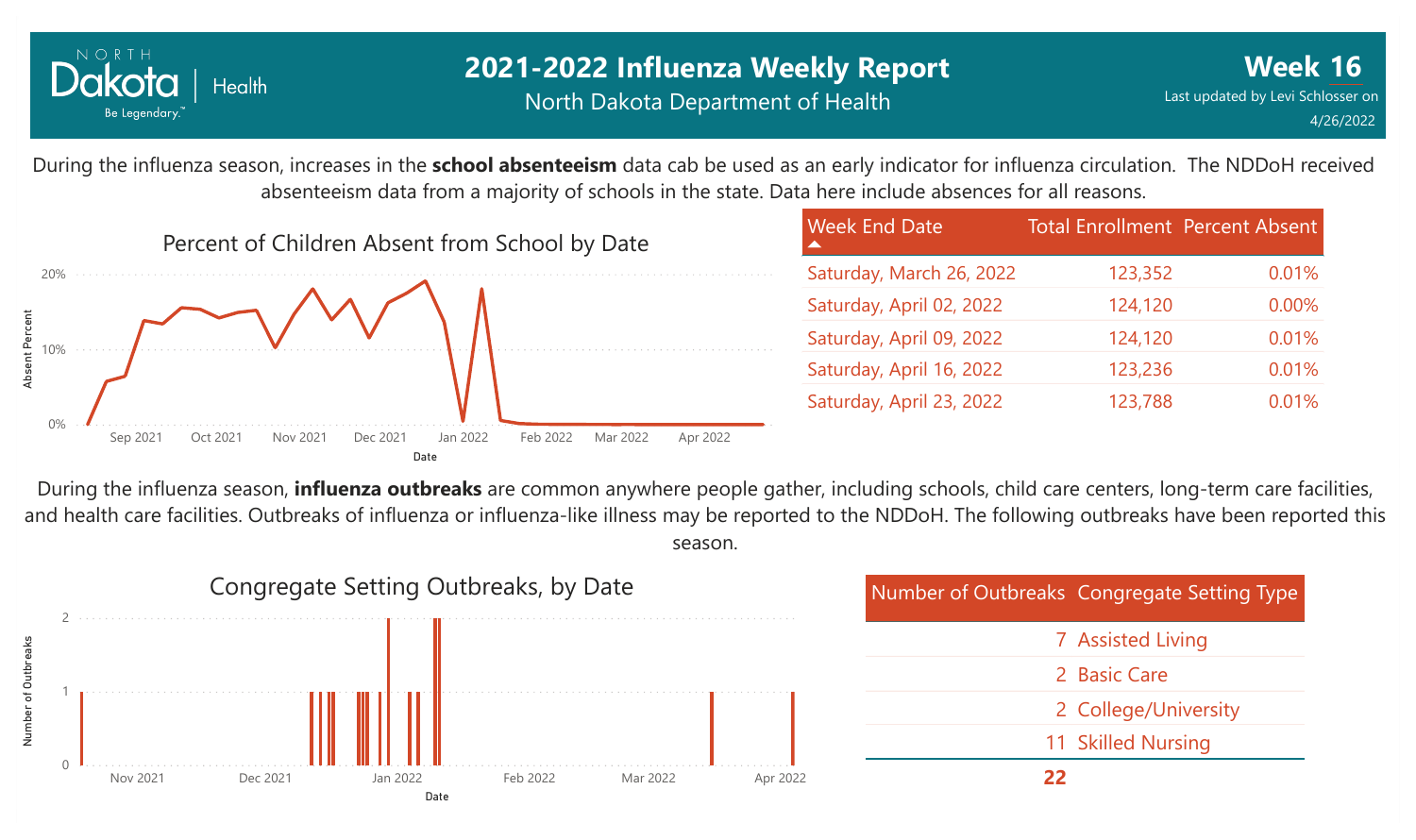

### **2021-2022 Influenza Weekly Report** North Dakota Department of Health

**Week 16** Last updated by Levi Schlosser on 4/26/2022

**Influenza vaccine doses administered** data from the North Dakota Immunization Information System (NDIIS) includes all administered doses of flu vaccine documented in the NDIIS to records with a North Dakota address. Adult immunizations do not have to be reported to the NDIIS so there may be more influenza vaccine doses being administered that are not reported to the NDIIS. Age groups are determined base on age at time of vaccination.



#### Doses Administered by Age Group

Statewide Doses Administered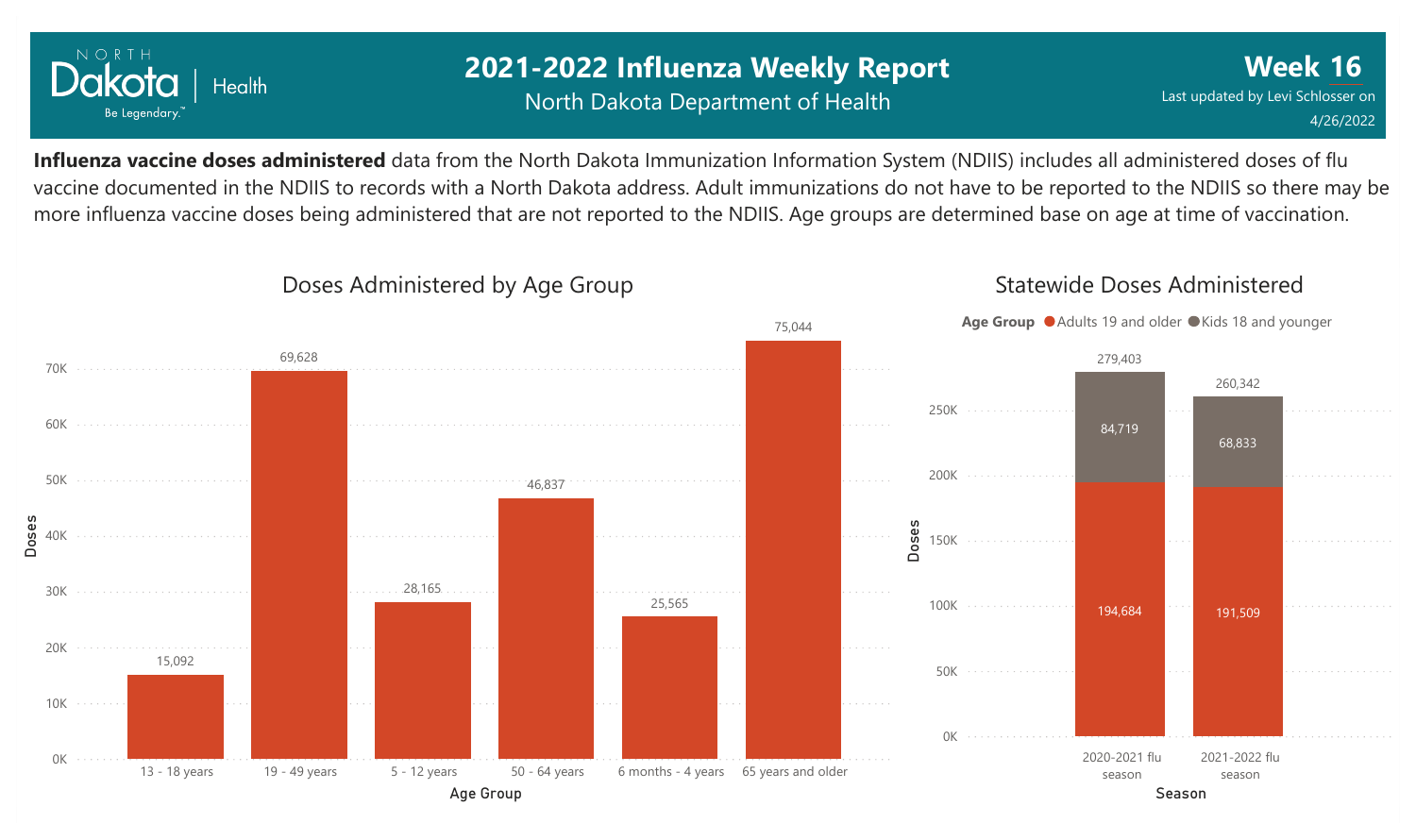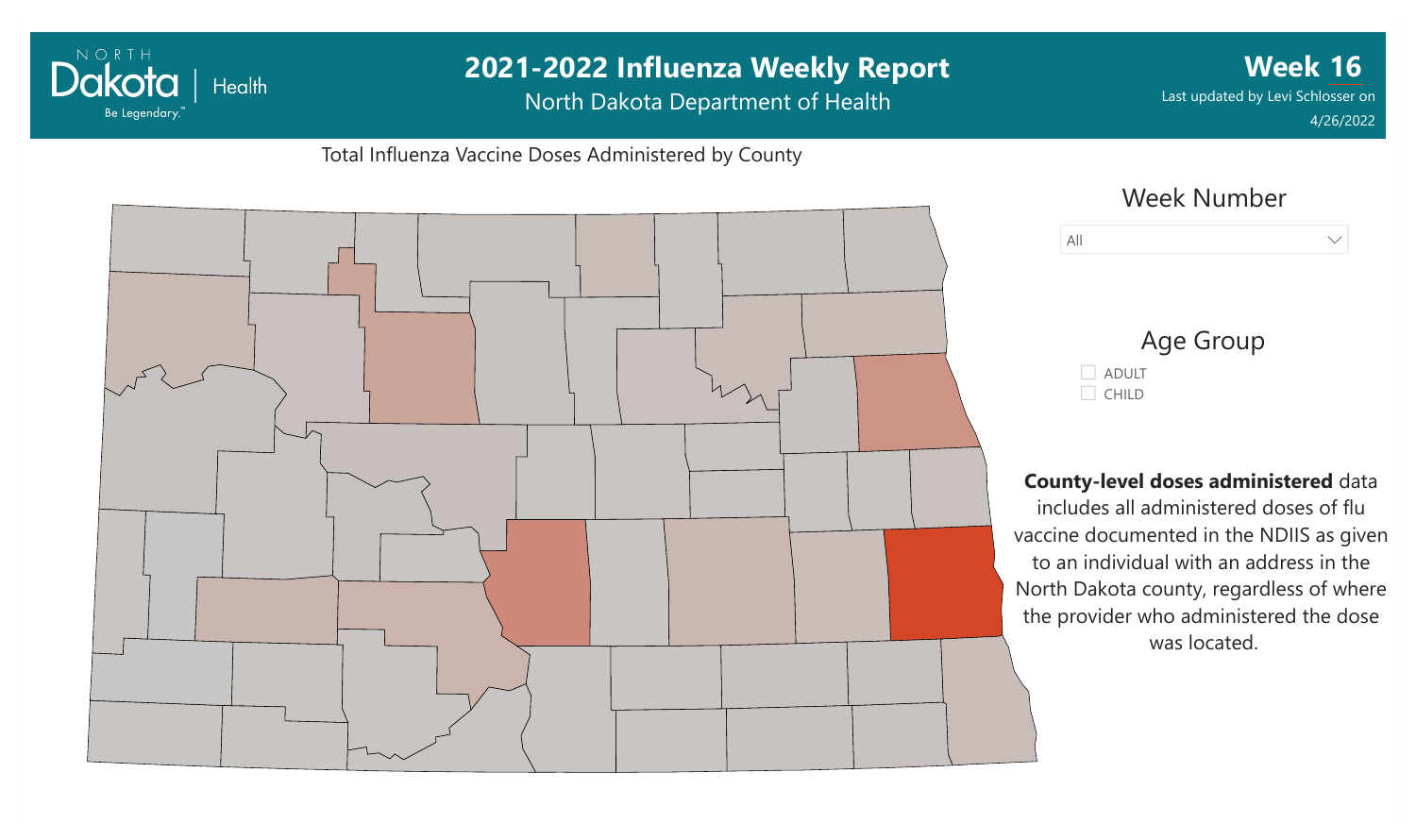## **2021-2022 Influenza Weekly Report**

North Dakota Department of Health



NORTH

Dakota

Be Legendary.

**Health** 

# Statewide Flu Coverage for 2021-22 Season

NDIIS data can also be used to estimate the percent of North Dakotans in each age group that have received at least one dose of influenza vaccine so far this flu season. NDIIS records included in **statewide coverage rates** must have a North Dakota address.

Adult immunizations do not have to be reported to the NDIIS so adult coverage rates may be higher.

### Statewide Flu Coverage for Adults >= 19